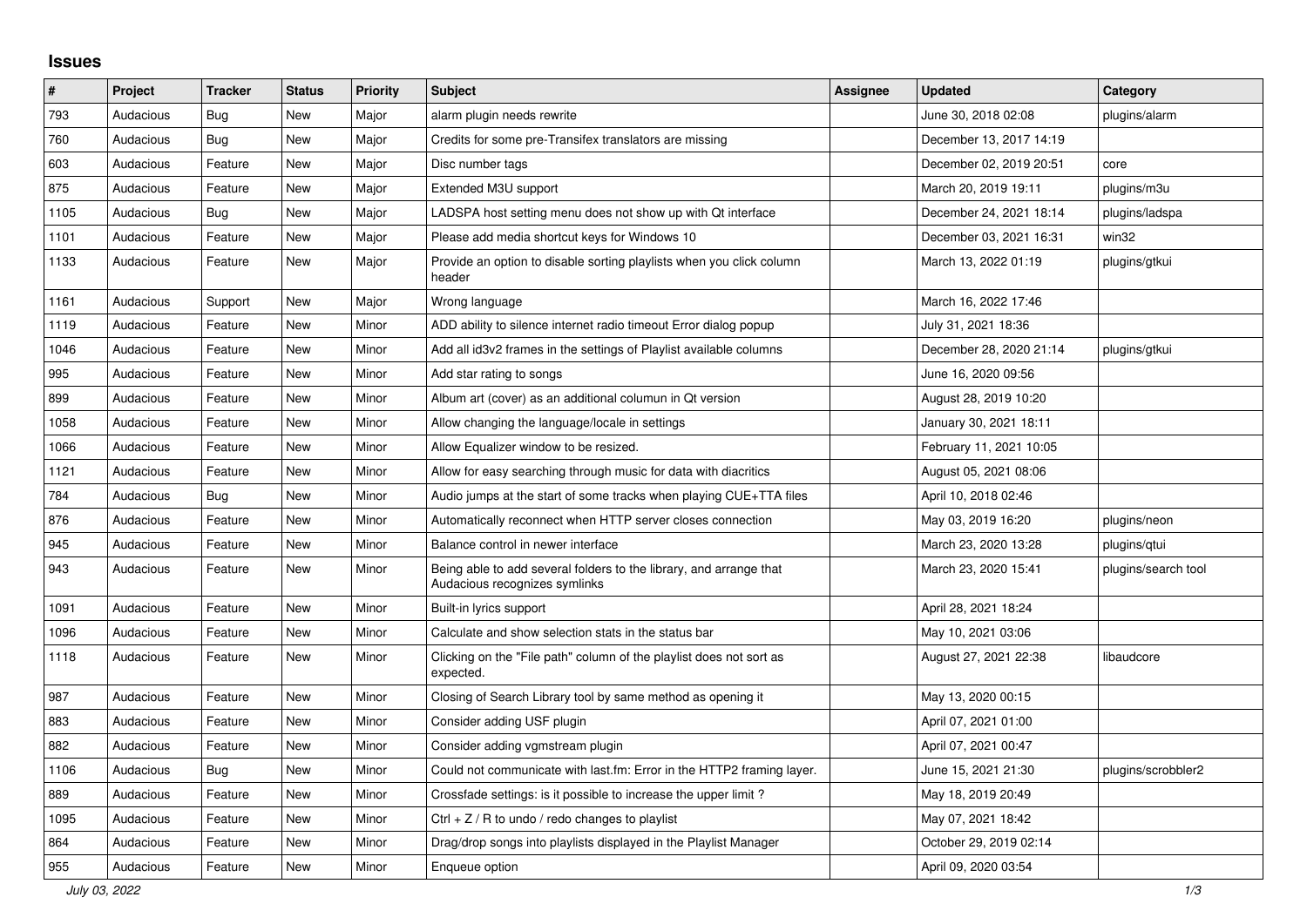| $\vert$ # | Project   | Tracker | <b>Status</b> | <b>Priority</b> | <b>Subject</b>                                                                                                                            | <b>Assignee</b> | <b>Updated</b>           | Category           |
|-----------|-----------|---------|---------------|-----------------|-------------------------------------------------------------------------------------------------------------------------------------------|-----------------|--------------------------|--------------------|
| 1067      | Audacious | Feature | New           | Minor           | Equalizer adjustments are coarse.                                                                                                         |                 | February 11, 2021 10:09  |                    |
| 1116      | Audacious | Feature | <b>New</b>    | Minor           | feature request: miniview mode with QT or GTK interace                                                                                    |                 | February 08, 2022 06:53  |                    |
| 1082      | Audacious | Feature | New           | Minor           | File writer option to pad track numbers with leading zeros                                                                                |                 | March 31, 2021 00:15     | plugins/filewriter |
| 1130      | Audacious | Feature | New           | Minor           | folders for tabs in the playlist head (an enhancement suggestion, not a<br>bug)                                                           |                 | October 24, 2021 19:04   |                    |
| 500       | Audacious | Feature | New           | Minor           | fullscreen album art                                                                                                                      |                 | April 08, 2020 19:17     |                    |
| 1098      | Audacious | Feature | New           | Minor           | Hide empty Services playlist sub-menu                                                                                                     |                 | May 10, 2021 09:25       | libaudgui          |
| 1108      | Audacious | Feature | New           | Minor           | HTTPS support for Windows builds                                                                                                          |                 | December 27, 2021 04:45  | plugins/neon       |
| 1145      | Audacious | Support | New           | Minor           | I started to code, I need m-tags support for audacious to tag files<br>witthout tags, and all I need is a (link to a) good documentation* |                 | February 25, 2022 05:01  |                    |
| 1071      | Audacious | Feature | New           | Minor           | Linkage could be improved for packagers.                                                                                                  |                 | March 31, 2021 00:32     |                    |
| 1151      | Audacious | Feature | New           | Minor           | Load balance XSPF tracks with multiple location URIs                                                                                      |                 | January 28, 2022 19:10   |                    |
| 968       | Audacious | Feature | New           | Minor           | Loop PSF files at normal loop points during repeat mode                                                                                   |                 | April 16, 2020 03:25     | plugins/psf        |
| 993       | Audacious | Bug     | New           | Minor           | Lyrics for streamed content are written to cache but not read.                                                                            |                 | June 07, 2020 13:10      | plugins/lyricwiki  |
| 1093      | Audacious | Feature | <b>New</b>    | Minor           | Make the Song Dialog (Qt) window wider by default                                                                                         |                 | May 17, 2021 15:36       |                    |
| 1057      | Audacious | Feature | New           | Minor           | Matroska (mka) chapter support                                                                                                            |                 | August 27, 2021 22:54    |                    |
| 1142      | Audacious | Feature | New           | Minor           | MusicBrainz support for CD plugin                                                                                                         |                 | November 20, 2021 21:46  | plugins/cdaudio    |
| 1160      | Audacious | Feature | New           | Minor           | Ogg Opus support for streams                                                                                                              |                 | March 11, 2022 18:09     |                    |
| 873       | Audacious | Feature | New           | Minor           | Optionally make "previous track" restart current track                                                                                    |                 | June 08, 2021 22:55      |                    |
| 1153      | Audacious | Feature | <b>New</b>    | Minor           | Optional sort column for File Created/Modified date and time                                                                              |                 | February 04, 2022 16:00  | libaudgui          |
| 51        | Audacious | Feature | New           | Minor           | Option to inhibit suspend                                                                                                                 |                 | February 13, 2021 09:23  |                    |
| 924       | Audacious | Feature | New           | Minor           | Option to replace playlist contents by drag and drop                                                                                      |                 | December 02, 2019 20:15  |                    |
| 1099      | Audacious | Feature | <b>New</b>    | Minor           | Per-track ReplayGain shouldn't be enabled by default                                                                                      |                 | May 09, 2021 13:41       |                    |
| 1048      | Audacious | Feature | New           | Minor           | PipeWire support                                                                                                                          |                 | May 04, 2022 19:36       |                    |
| 1170      | Audacious | Feature | New           | Minor           | Playback mode button                                                                                                                      |                 | April 22, 2022 16:01     |                    |
| 913       | Audacious | Feature | New           | Minor           | Play / create new playlist from selection                                                                                                 |                 | December 02, 2019 20:13  | plugins/qtui       |
| 1154      | Audacious | Support | New           | Minor           | Playlist column Headers                                                                                                                   |                 | March 06, 2022 16:06     |                    |
| 877       | Audacious | Feature | <b>New</b>    | Minor           | Please add save option to cue playlists (patch included)                                                                                  |                 | March 07, 2019 04:18     | plugins/cue        |
| 429       | Audacious | Feature | New           | Minor           | Please enable scrobbling to libre.fm in Scrobbler 2.0                                                                                     |                 | September 02, 2019 10:35 | plugins/scrobbler2 |
| 1088      | Audacious | Feature | New           | Minor           | plugin: status icon: ADD option to select tray mouse Middle Click action                                                                  |                 | April 11, 2021 12:05     | plugins/statusicon |
| 786       | Audacious | Feature | New           | Minor           | Port global hotkeys plugin to Windows                                                                                                     |                 | January 04, 2021 21:52   | plugins/hotkey     |
| 1072      | Audacious | Feature | New           | Minor           | QT AOSD plugin                                                                                                                            |                 | February 17, 2021 21:18  | plugins/aosd       |
| 907       | Audacious | Feature | New           | Minor           | QtNetwork-based HTTP client                                                                                                               |                 | October 26, 2019 13:41   |                    |
| 996       | Audacious | Feature | New           | Minor           | Refine playlists when searching (search all playlists)                                                                                    |                 | June 16, 2020 09:58      |                    |